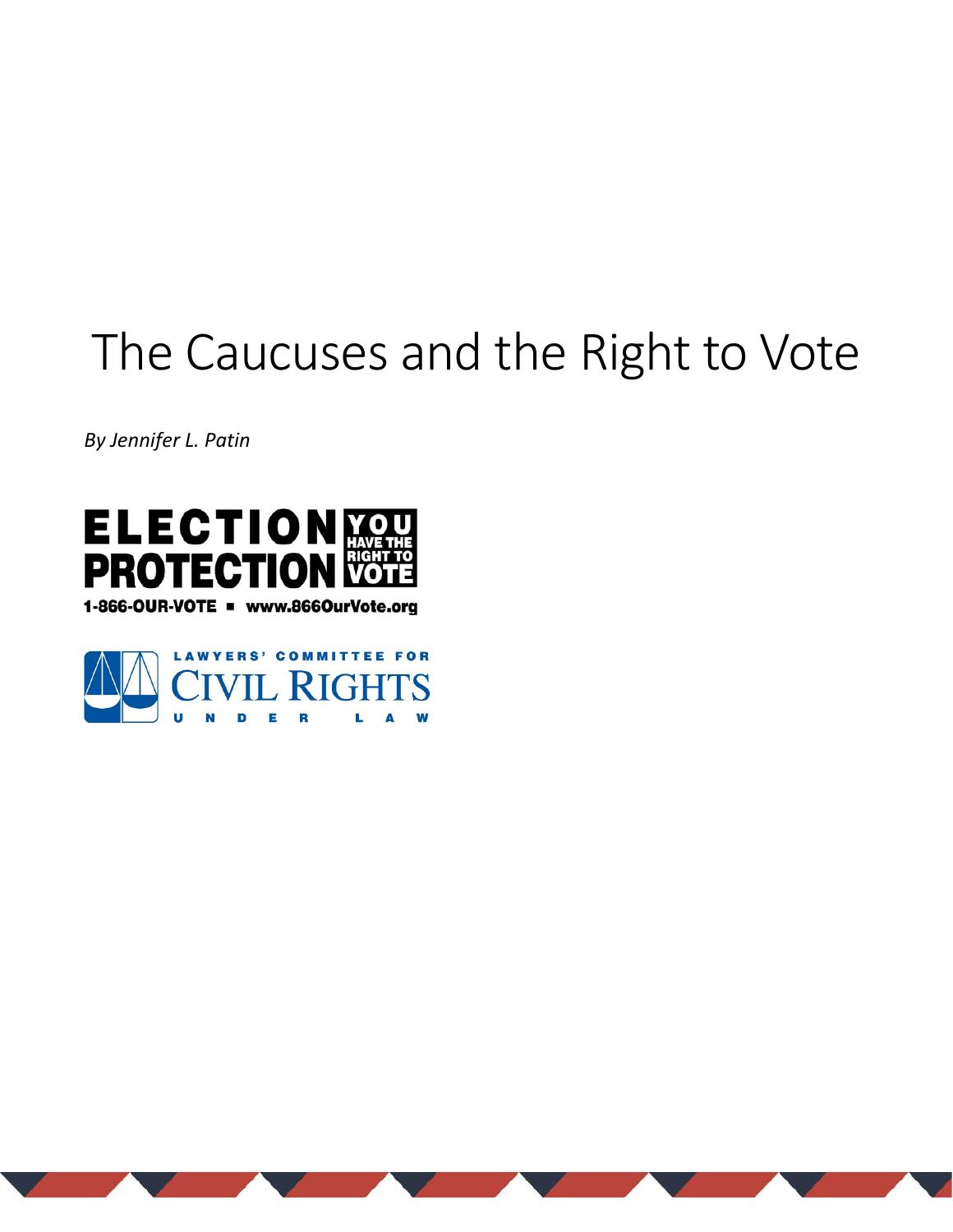



# Contents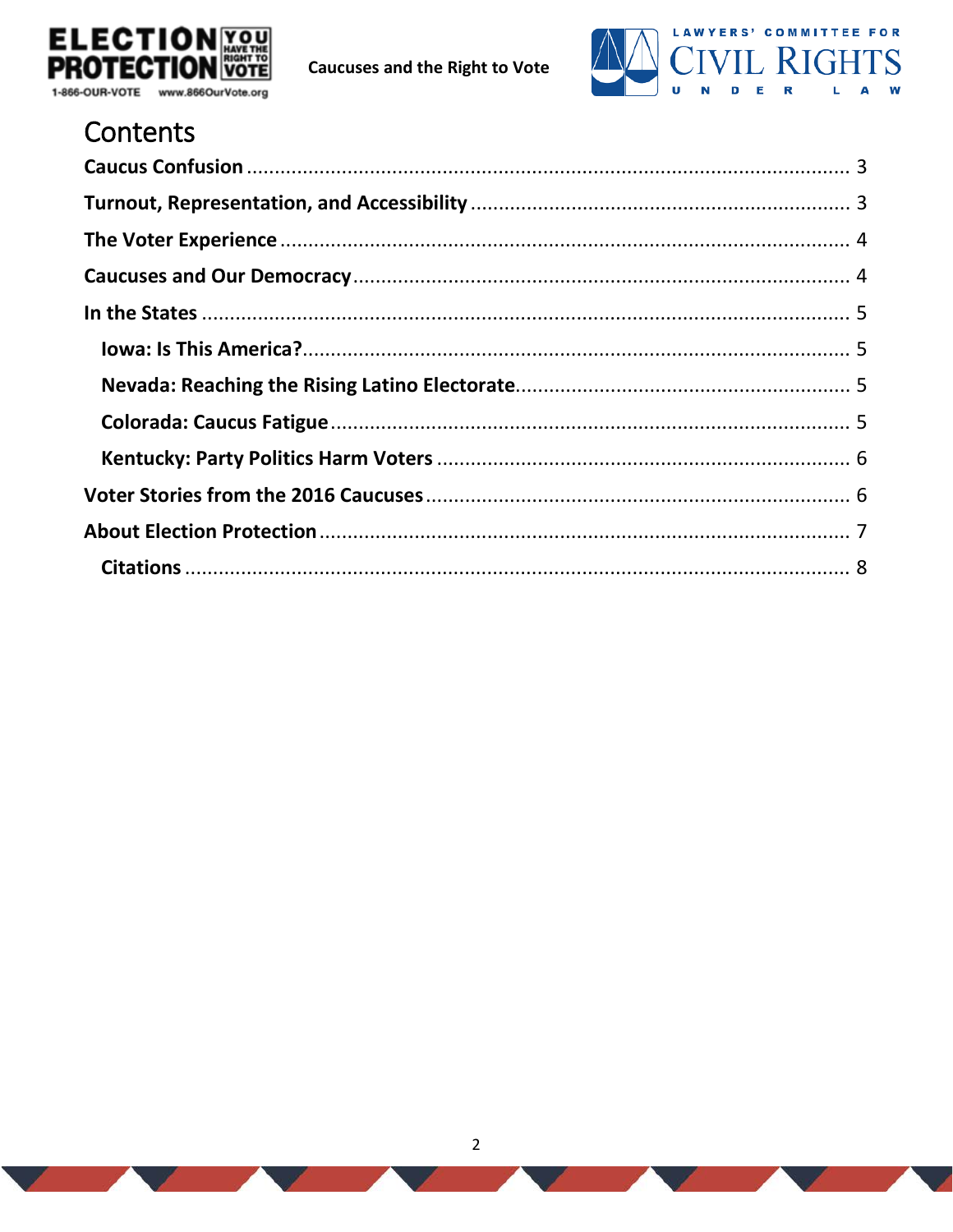



## <span id="page-2-0"></span>Caucus Confusion

Midway through the 2016 presidential election cycle, well-intentioned voters have been disenfranchised or impeded while trying to vote in the state caucuses. Hundreds of these voters called 866-OUR-VOTE to reach Election Protection, the nation's largest nonpartisan voter protection coalition, with two common questions: *Can I vote in the caucus?* And *How do I vote in the caucus?*



So far, 15 states have held caucuses. The North Dakota Democratic Party and the District of Columbia Democratic Party will hold the last caucuses of the 2016 election cycle in June. This Election Protection brief, and accompanying interactive map, journey through the voter experience in some of the caucus states to help illustrate how caucus systems affect the fundamental right to vote.

# <span id="page-2-1"></span>Turnout, Representation, and Accessibility

Caucuses impact voters differently than primaries and work differently too. In presidential election years, the caucus method of voting consistently produces lower voter turnout than the primary election method of voting.<sup>[1](#page-7-1)</sup> So far in 2016, the average turnout for states with primaries is 32.4%, while the average turnout for caucuses is 9.9%.<sup>[2](#page-7-2)</sup> Looking at the first two nomination contests, Iowa caucus turnout was under 16%, whereas New Hampshire primary turnout was over 52%.<sup>[3](#page-7-3)</sup> The chart below details turnout for primaries and caucuses to date. The comparisons are striking.



Even in 2008, when voter turnout was unprecedentedly high throughout the election cycle, turnout for state caucuses was lower than for primaries. For example, voter turnout of citizens under 30 years old in the 2008 Iowa caucuses was 13% compared to the 43% in New Hampshire's 2008 primary.[4](#page-7-4)

Research also points out that voters who participate in caucuses are less representative of the electorate than voters who participate in primaries, with some studies suggesting that caucus voters are more ideologically extreme.<sup>[5](#page-7-5)</sup> In addition, advocates for workers, students, the elderly, the disabled, and military personnel claim that caucuses are less accessible than primaries because of the limited timeframe to vote and the lack of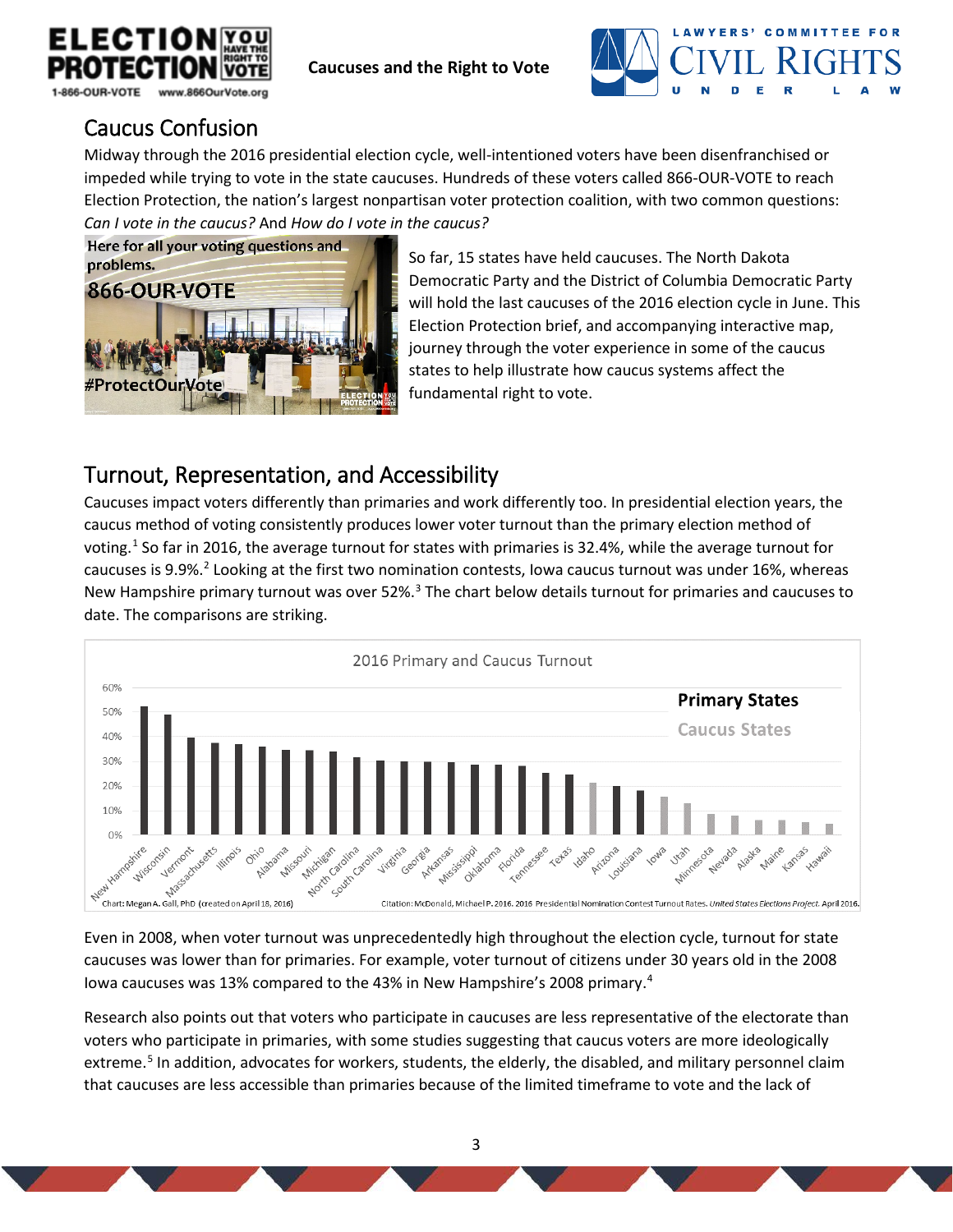



absentee or early voting opportunities.<sup>[6](#page-7-6)</sup> Turnout, representation, and accessibility are major concerns in any democracy, and caucuses are found to suppress all three.

Primaries resemble the general election, while caucuses are distinctly different:

- The two major state political parties manage caucuses instead of the state and local government officials who supervise most other elections. In addition, state and local governments, as well as federal law, provide no guidance for how political parties should run caucuses.
- A state's caucus rules and procedures can vary widely from election year to election year on the whim of state political party leaders.
- Voters are generally required to be physically present at caucuses; although various state parties have tested absentee and early voting and online voting. And in some caucuses, the in-person voter cannot cast a secret ballot.
- Generally, voters must be available during a narrowly scheduled timeframe if they wish to participate in caucuses.

## <span id="page-3-0"></span>The Voter Experience

Election Protection's tools and resources create opportunities for much more intimate interactions with voters than scholarly research allows. The 866-OUR-VOTE voter helpline was live for caucuses in Alaska, Colorado, Kentucky, Kansas, Maine, Minnesota, and Nebraska. On dates that 866-OUR-VOTE was not live, Election

Protection volunteers returned voicemails about caucuses to voters in Hawaii, Idaho, Iowa, Nevada, Utah, Washington, and Wyoming. The experiences shared with us suggest that voters ultimately turn out at lower rates for caucuses because of the process's complicated nature. On the contrary, the primary method of voting more closely aligns with the general election voting process, gives voters more time to get to the polls, and generally provides more opportunities for absentee and early voting.



Election Protection data show that in Colorado and Hawaii, out-of-town registered voters learned that they could not vote because their parties' caucus rules did not allow absentee voting. In Nebraska and Nevada, voters were disenfranchised after missing the narrow window of time allotted to line up and participate in their caucuses. In Utah, where the Republican Party debuted an online caucus voting system, a voter was disenfranchised when the system failed. The stories mentioned here and in the map above give just snapshots of the larger caucus voter experience, thus far, in 2016.

# <span id="page-3-1"></span>Caucuses and Our Democracy

Election Protection advocates for a simplified voting process to help facilitate voter education and drive turnout. However, to fully comprehend the impact of caucuses on the right to vote, more research is needed. Are caucuses essential to our electoral process? Would replacing them with primaries improve turnout, representation, and accessibility?<sup>[7](#page-7-7)</sup> Do caucuses actually make voting harder, and if so, do they hold value in our democracy? Election Protection operates under the belief that every eligible citizen should be able to exercise their right to vote without difficulty, and we strongly encourage further analysis of the caucus system to determine whether it does more harm than good for our democracy.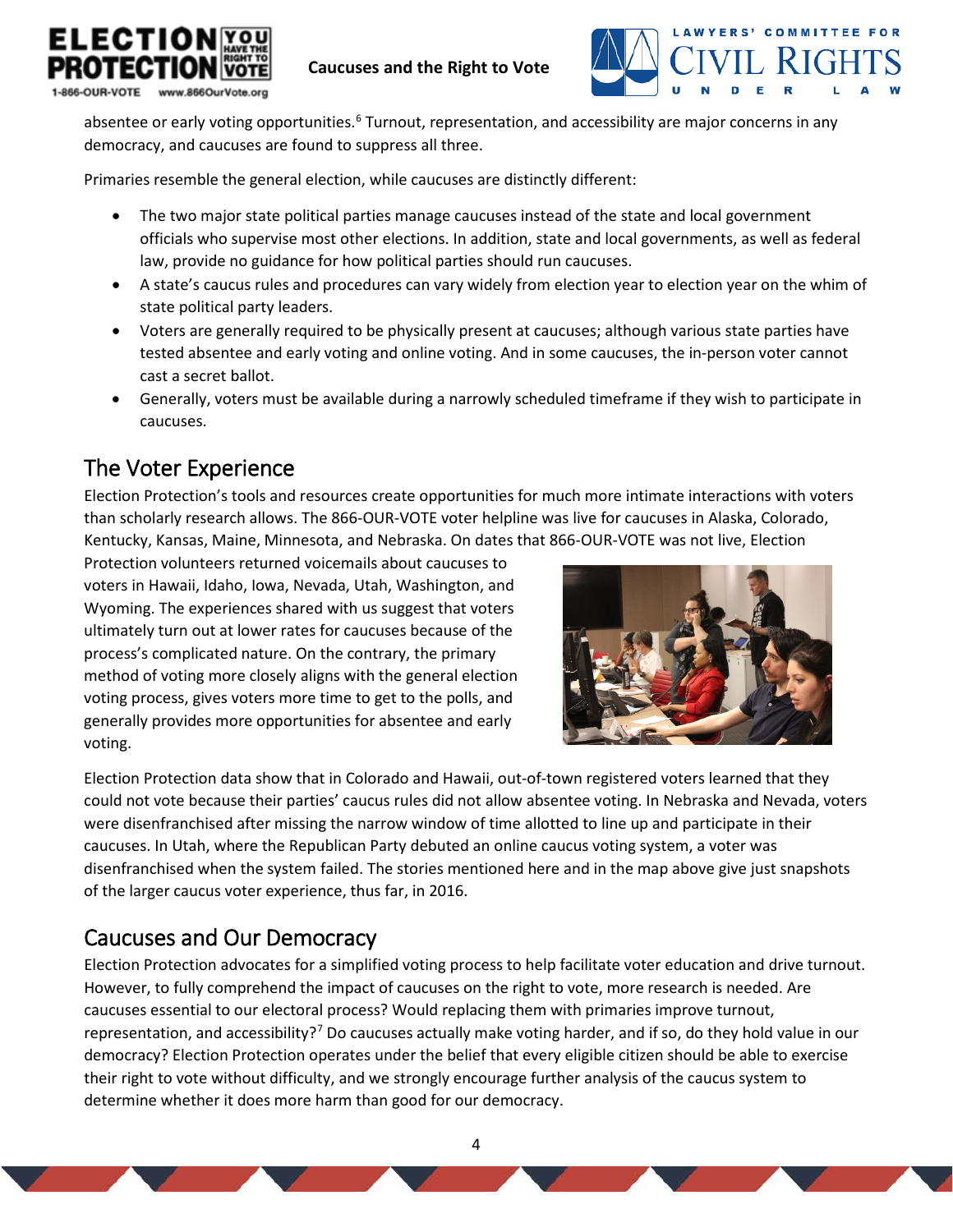



## <span id="page-4-0"></span>In the States

Voters who have been frustrated and even disenfranchised when trying to participate in the 2016 caucuses have contacted Election Protection. This interactive map explores the Iowa, Nevada, Colorado, and Kentucky caucuses and the voter experience in those and other states. Click through the map to learn their stories, and read the brief to find out why more research into the caucus system is warranted. Join us in protecting the right to vote by spreading the word about Election Protection's multilingual voter helplines: 866-OUR-VOTE (run by the Lawyers' Committee for Civil Rights Under Law), 888-Ve-Y-Vota (run by National Association of Latino Elected Officials (NALEO) Education Fund), and 888-API-Vote (run by Asian and Pacific Islander American Vote (APIAVote) and Asian Americans Advancing Justice | AAJC).

## <span id="page-4-1"></span>Iowa: Is This America?

Iowa's caucuses are the first candidate preference contest in the presidential election cycle. The state's controversial status is mainly due to Iowa's overall lack of diversity—particularly, its lack of racial and ethnic diversity.<sup>[8](#page-7-8)</sup> Iowa's population is over [9](#page-7-9)1% white, compared to the national rate of 72% white.<sup>9</sup> Iowa's black and Latino population rates, at 2.9% and 5% respectively, are below national rates. Iowa's Latino population is steadily rising, but Latino caucus voter turnout remains low.<sup>[10](#page-7-10)</sup> Statewide, voter turnout in the 2016 Iowa caucuses was estimated at under 16%, which is significantly lower than the 2016 New Hampshire primary turnout of over 52%.[11](#page-7-11) Ahead of Iowa's caucuses, media focused on the state Democratic Party's complex voting process, summed up in a [12](#page-7-12)-step process by NPR.<sup>12</sup> Reports of "chaos" followed the February 1 caucuses.<sup>[13](#page-7-13)</sup> Stories ranged from accounts of winners decided with coin tosses to allegations of inconsistent final tallies to descriptions of insufficient volunteers at precinct caucus sites.[14](#page-7-14) With low turnout, distorted representation, and reports of dysfunction, how do the Iowa caucuses impact the right to vote?

## <span id="page-4-2"></span>Nevada: Reaching the Rising Latino Electorate

Unlike Iowa, Nevada's white population rate is below the national average, while its Latino, Asian, Pacific-Islander, and Native American populations are all above the national average.[15](#page-7-15) Many within these groups work in Las Vegas's booming service industries in Clark County where approximately 72% of the state's population lives. Nevada-based labor unions and immigrant rights groups focused their early 2016 voter mobilization efforts on bringing new citizens into the voting process and petitioning employers to allow workers time off to caucus.<sup>[16](#page-7-16)</sup> Language barriers made explaining the multi-step caucus process more challenging. Election Protection partners, NALEO Educational Fund, League of United Latin American Citizens (LULAC), National Council of La Raza (NCLR), and Voto Latino, met with other Latino organizations the week before the Nevada caucuses to launch an initiative for Latino mobilization and turnout in the 2016 elections.<sup>[17](#page-7-17)</sup> After the Nevada caucuses, exit polls reported low Latino turnout with Latino participation estimated at 19% in the Democratic caucuses and 8% in the Republican caucuses.<sup>[18](#page-7-18)</sup> Do the unique burdens that caucuses impose on voters diminish Latino voting power in Nevada?

## <span id="page-4-3"></span>Colorado: Caucus Fatigue

Like many of the 2016 caucuses, Colorado's were plagued with long lines and overcrowding. The state's voters and leaders continue to question the caucus system's impact on voter engagement and the right to vote. Advocacy groups, like Colorado Common Cause and Let Colorado Vote, as well as Colorado's Secretary of State and some state party leaders, have indicated that they are open to switching back to primaries.<sup>[19](#page-7-19)</sup> The state legislature cited costs as the reason for abandoning the primary system in 2000. Supporters of returning to primaries argue that they allow for higher voter participation, the value of which offsets the costs. Colorado's two major parties left out scores of voters in their [20](#page-7-20)16 caucuses.<sup>20</sup> For example, Colorado lawmakers passed a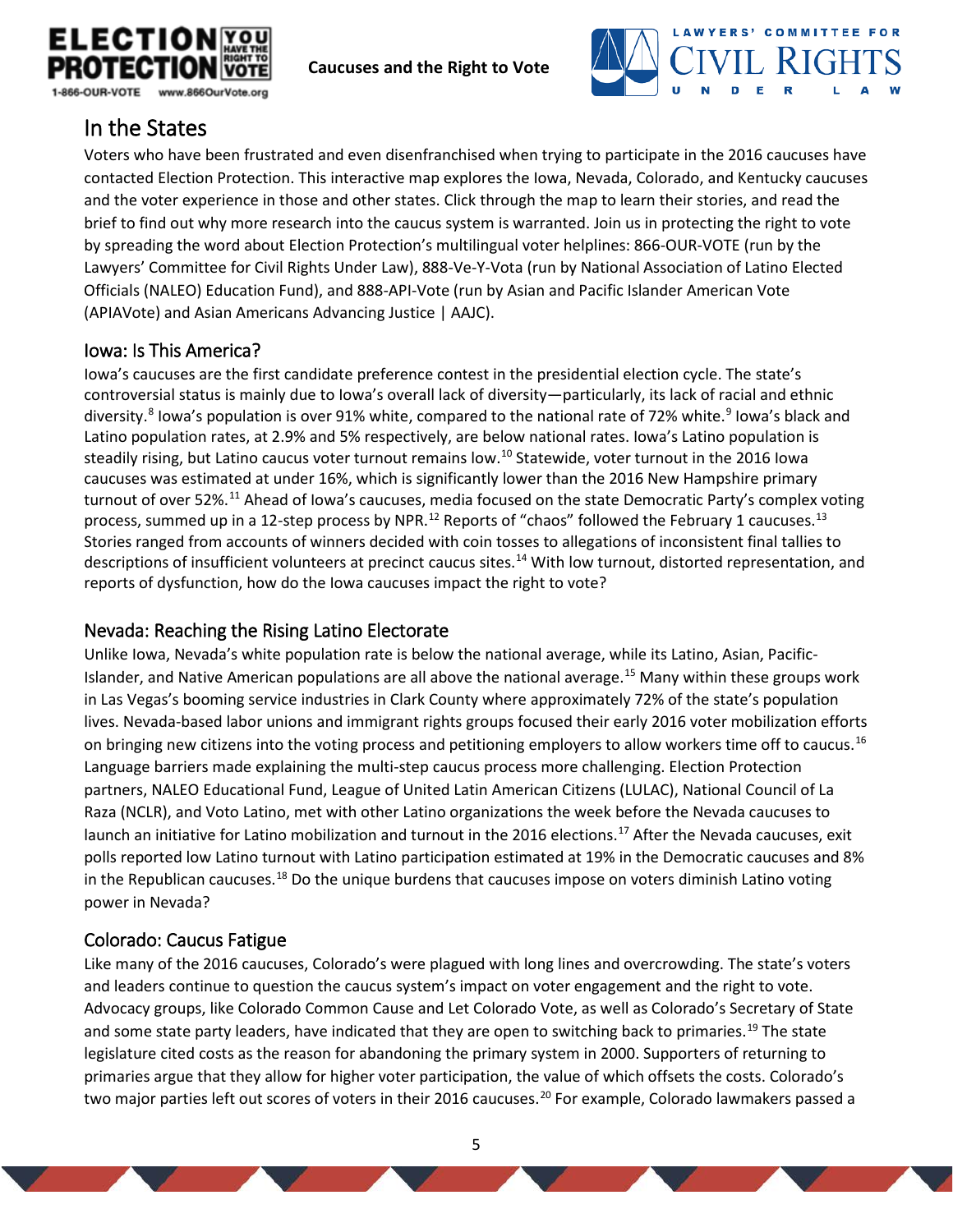



giant voting rights expansion bill in 2013, which included same-day registration.<sup>[21](#page-8-0)</sup> However, the state political parties do not allow same-day registration in the caucuses. The state parties also disallow unaffiliated voters from participating in the caucuses. These voters had to register with one of the two major political parties by

January 4 in order to participate. This was especially problematic in Colorado, where state data estimate more than one million, or approximately 34%, of the state's active voters are registered as "unaffiliated."[22](#page-8-1) Amid claims that the caucuses excludes voters, is it time for Colorado to return to primaries?

## <span id="page-5-0"></span>Kentucky: Party Politics Harm Voters

Kentucky held caucuses for the first time since 1984. For background, U.S. Senator Rand Paul wished to vie for the Republican presidential nomination and remain in the U.S. Senate race.<sup>[23](#page-8-2)</sup> Senator Paul offered to pay for

March 1st is the Colorado caucus. You ready? We are.

Here for all your questions and problems. 866-OUR-VOTE



the party's state caucus, and the GOP agreed in August 2015. This first Kentucky caucus in over 20 years necessitated tremendous voter education efforts within a limited amount of time. Based on social media posts and local news reports, voter education was grossly inadequate and the party was ill-prepared to manage the caucuses. One of the biggest problems seemed to be the lack of information about the February 19, 2016 absentee ballot request deadline and the December 31, 2015 deadline to register as a Republican. Voters were frustrated and confused about poor communication from the party regarding both deadlines, and some voters claimed they were disenfranchised due to inadequate voter education.<sup>[24](#page-8-3)</sup> In addition, party leaders have indicated that the party will return to primaries after 2016, which means they will have to work to reeducate voters about the primary voting process. Did the whims of political party leaders contribute to voter disenfranchisement in Kentucky?

# <span id="page-5-1"></span>Voter Stories from the 2016 Caucuses

Thousands of voters have called Election Protection in 2016:

- A Clark County, Nevada voter reported waiting in line outdoors for 2.5 hours and observing a fellow voter passing out during the wait.
- A Boulder County, Colorado voter claimed that voters were told their votes would not count after waiting in long lines.
- An Albany County, Wyoming voter reported being disenfranchised, despite showing up to the caucus site on time, by a caucus worker who was confused about procedures.
- Another Wyoming voter reported getting Twitter reports from friends about alleged irregularities at multiple Democratic caucuses.
- A Mercer County, Kentucky voter missed the deadline to change party affiliation and could not vote. The voter was unaware that the Republican caucus was closed.
- Cumberland County, Maine voters reported that caucus voters were given misinformation about sameday registration and left without voting due to the confusion.
- A Utah voter tried to use the Republican Party's new online voting system, which malfunctioned when the voter submitted the required information. The voter tried multiple times and was ultimately disenfranchised. (The State of Utah refused to fund state primaries this year, so the parties were left to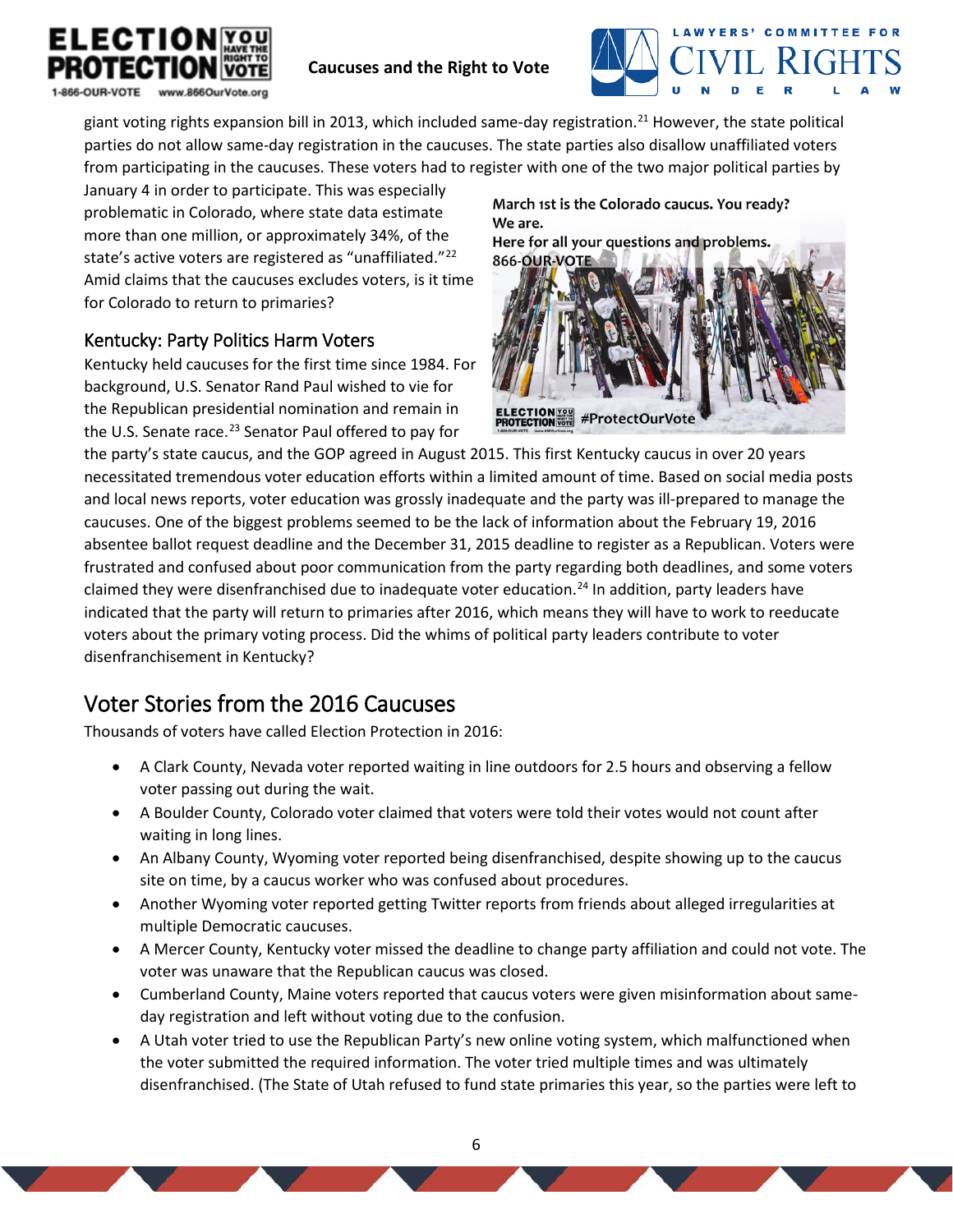



operate caucuses. Utah's Republican Party offered an online voting pilot program for registered Republican voters who applied to receive a PIN code to access the new voting system.)

## Top 4 Ways to #ProtectOurVote:**[25](#page-8-4)**

#### **Plan to vote**

Voters, plan your trip to the polls as soon as possible. Arrange transportation for yourself or organize a carpool. Find out if you have access to early voting. Know your polling place location in advance.

#### **Double-check the details**

Voters, the rules are constantly changing due to states' actions and developing litigation. Find out your state's registration deadline and methods of registration. Verify your registration. Know what types of identification are required to register and to vote.

#### **Report the problems**

Voters, it is difficult to predict where and when problems will arise. Be the eyes and ears of your community and report problems or potential snafus, like last-minute polling place changes, to Election Protection. A voting problem does not have to become a voting barrier.

4 Ways to 866-OUR-VOTE #ProtectOurVote  $4)$  $\sqrt{5}$ 1) Plan to vote 888-VE-Y-VOTA 2) Double-check the details 8 3) Report the problems 888-API-VOTE 4) Ask for help  $\Omega$ 

#### **Ask for help**

Voters, do not let confusion keep you from having a voice. Contact Election Protection to get help with voting.

*Jennifer L. Patin, writer/editor, and Dr. Megan A. Gall, social scientist, are in the Voting Rights Project at the Lawyers' Committee for Civil Rights Under Law.* 

## <span id="page-6-0"></span>About Election Protection

Election Protection is the nation's largest nonpartisan voter protection coalition, led by the Lawyers' Committee for Civil Rights Under Law. Through its suite of hotlines, including the 866-OUR-VOTE hotline (866-687-8683) administered by the Lawyers' Committee, 888-VE-Y-VOTA (888-839-8682) administered by NALEO Educational Fund, 888-API-VOTE (888-273-8683) administered by APIAVote and Asian Americans Advancing Justice-AAJC and dedicated team of trained legal and grassroots volunteers, Election Protection helps all American voters, including traditionally disenfranchised groups, gain access to the polls and overcome obstacles to voting. The coalition has more than 100 partners – including Advancement Project, Asian American Legal Defense and Educational Fund, Brennan Center for Justice, Common Cause, League of Women Voters of the United States, NAACP, National Bar Association, National Coalition on Black Civic Participation, State Voices, Rock the Vote and Verified Voting Foundation – at the national, state and local levels, and provides voter protection services nationwide. For more information about Election Protection and the 866-OUR-VOTE hotline, please visit: [http://www.866ourvote.org/.](http://www.866ourvote.org/)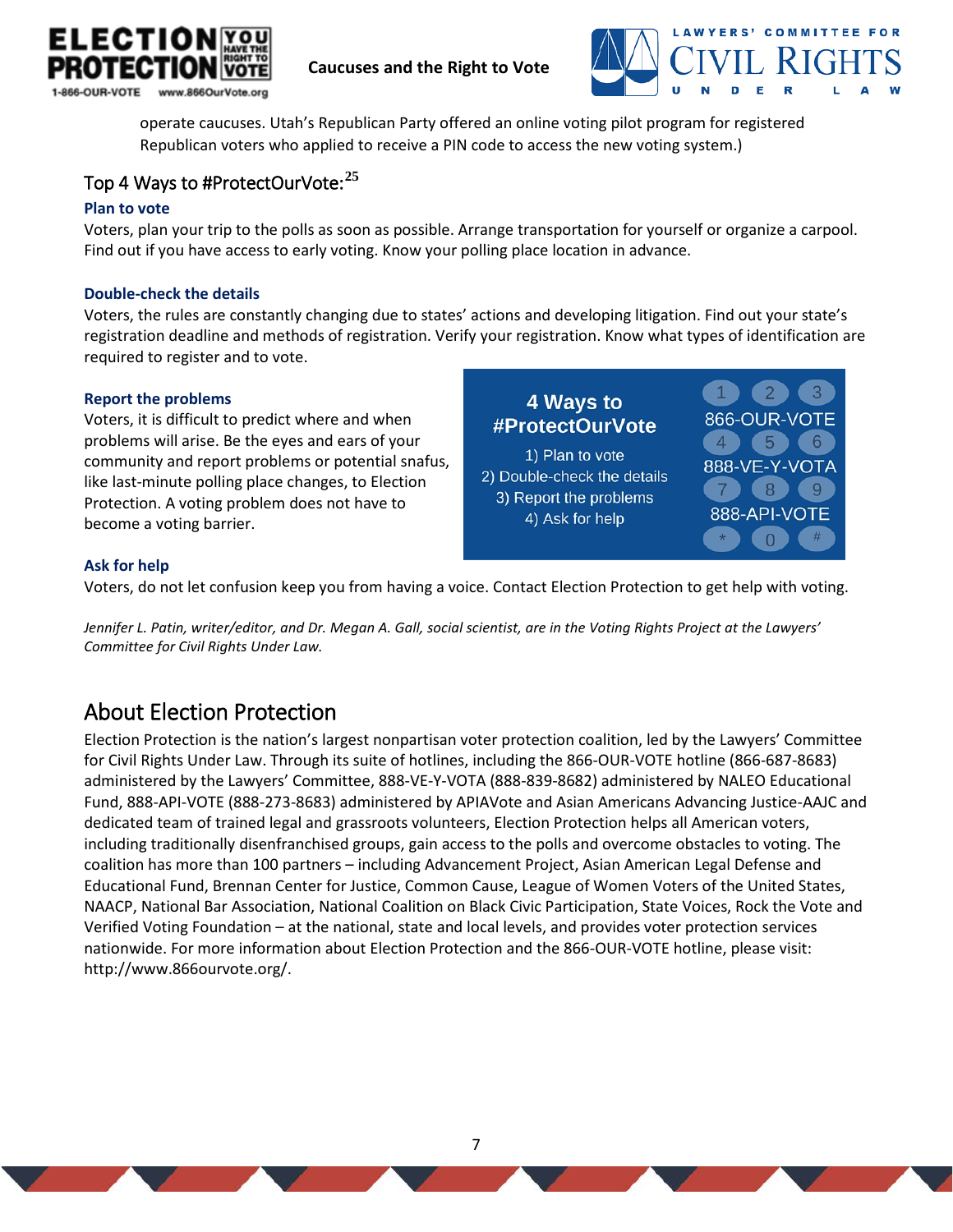



#### <span id="page-7-0"></span>Citations

 $\overline{\phantom{a}}$ 

<span id="page-7-1"></span><sup>1</sup> Costas Panagopoulos, *Are Caucuses Bad for Democracy?*, 125 POL. SCI. Q. 425 (2010), *available at* [http://projects](http://projects.iq.harvard.edu/files/cces/files/panagopoulos_psq_2010.pdf) [.iq.harvard.edu/files/cces/files/panagopoulos\\_psq\\_2010.pdf](http://projects.iq.harvard.edu/files/cces/files/panagopoulos_psq_2010.pdf)

<span id="page-7-2"></span><sup>2</sup> Dr. Michael P. McDonald, *2016 Presidential Nomination Contest Turnout Rates*, UNITED STATES ELECTIONS PROJECT (2016), *available at* <http://www.electproject.org/2016P>

<span id="page-7-3"></span><sup>3</sup> Ibid[. http://www.electproject.org/2016P](http://www.electproject.org/2016P)

<span id="page-7-4"></span><sup>4</sup> Emily Hoban Kirby et al. *The Youth Vote in the 2008 Primaries and Caucuses*, THE CENTER FOR INFO. & RES. ON CIVIC LEARNING & ENGAGEMENT, (2008), *available at* [http://www.civicyouth.org/PopUps/FactSheets/FS\\_08\\_](http://www.politico.com/story/2016/02/how-iowa-democrats-couldnt-handle-a-two-candidate-race-218934) [primary\\_summary.pdf](http://www.politico.com/story/2016/02/how-iowa-democrats-couldnt-handle-a-two-candidate-race-218934)

<span id="page-7-5"></span><sup>5</sup> Christopher F. Karpowitz & Jeremy C. Pope, *Who Caucuses? An Experimental Approach to Institutional Design and Electoral Participation*, BRITISH J. OF POL. SCI. (2013), *available at* [http://scholar.byu.edu/sites/default/files/karpowitz/files](http://scholar.byu.edu/sites/default/files/karpowitz/files/karpowitz_and_pope_bjps_firstview.pdf) /karpowitz\_and\_pope\_bips\_firstview.pdf

<span id="page-7-6"></span><sup>6</sup> Rabia Belt, *Caucusing with a Disability*, THE LEGAL AGGREGATE, Apr. 5, 2016, *available at* [https://law.stanford.edu/2016|](https://law.stanford.edu/2016/04/05/caucusing-with-a-disability/) [/04/05/caucusing-with-a-disability/,](https://law.stanford.edu/2016/04/05/caucusing-with-a-disability/) Samuel F. Wright, *Military Voting in Presidential Caucuses – Part 2*, SERVICE MEMBERS L. REV. (2012), *available at* [http://www.servicemembers-lawcenter.org/Law\\_Review\\_1213.html](http://www.servicemembers-lawcenter.org/Law_Review_1213.html)

<span id="page-7-7"></span><sup>7</sup> Costas Panagopoulos, *Are Caucuses Bad for Democracy?*, 125 POL. SCI. Q. 425 (2010), *available at* [http://projects.iq.](http://projects.iq.harvard.edu/files/cces/files/panagopoulos_psq_2010.pdf) [harvard.edu/files/cces/files/panagopoulos\\_psq\\_2010.pdf](http://projects.iq.harvard.edu/files/cces/files/panagopoulos_psq_2010.pdf)

<span id="page-7-8"></span><sup>8</sup> Sam Sanders, *Why Does Iowa Vote First Anyway?*, NAT'L PUB. RADIO, Jan. 29, 2016, *available at* [http://www.npr.org](http://www.npr.org/2016/01/29/464804185/why-does-iowa-vote-first-anyway) [/2016/01/29/464804185/why-does-iowa-vote-first-anyway](http://www.npr.org/2016/01/29/464804185/why-does-iowa-vote-first-anyway)

<span id="page-7-10"></span><span id="page-7-9"></span><sup>9</sup> United States Census Bureau, *Quick Facts - Iowa*, *available at* <https://www.census.gov/quickfacts/table/PST045215/00,19> <sup>10</sup> Hayley Munguia, *The Push for 10,000 Latino Voters at the Iowa Causes*, FIVE THIRTY EIGHT, Jan. 29, 2016, *available at* <http://fivethirtyeight.com/features/the-push-for-10000-latino-voters-at-the-iowa-caucuses/>

<span id="page-7-11"></span><sup>11</sup> Dr. Michael P. McDonald, *2016 Presidential Nomination Contest Turnout Rates*, UNITED STATES ELECTIONS PROJECT (2016), *available at* <http://www.electproject.org/2016P>

<span id="page-7-12"></span><sup>12</sup> Domenico Montanaro, *How Exactly Do the Iowa Caucuses Work?*, NAT'L PUB. RADIO, Jan. 30, 2016, *available at* <http://www.npr.org/2016/01/30/464960979/how-do-the-iowa-caucuses-work>

<span id="page-7-13"></span><sup>13</sup> Darren Samuelsohn, *Inside the Iowa Caucus Chaos*, POLITICO, Feb. 8, 2016, *available at* [http://www.politico.com](http://www.politico.com/story/2016/02/how-iowa-democrats-couldnt-handle-a-two-candidate-race-218934) [/story/2016/02/how-iowa-democrats-couldnt-handle-a-two-candidate-race-218934](http://www.politico.com/story/2016/02/how-iowa-democrats-couldnt-handle-a-two-candidate-race-218934)

<span id="page-7-14"></span><sup>14</sup> Jenny Starrs & Justin Wm. Moyer, *Hillary Clinton Won at Least 6 Iowa Precincts by Coin Flip*, BUS. INSIDER, Feb. 2 2016, *available at* [http://www.businessinsider.com/hillary-clinton-wins-iowa-precincts-by-coin-flip-2016-2,](http://www.businessinsider.com/hillary-clinton-wins-iowa-precincts-by-coin-flip-2016-2) Daniel Politi, *Democratic Party Officials Recognize Errors Iowa Caucus Count*, SLATE, Feb. 6, 2016, *available at* [http://www.slate.com/](http://www.slate.com/blogs/the_slatest/2016/02/06/democratic_party_officials_detect_errors_in_iowa_caucus_count.html) [blogs/the\\_slatest/2016/02/06/democratic\\_party\\_officials\\_detect\\_errors\\_in\\_iowa\\_caucus\\_count.html,](http://www.slate.com/blogs/the_slatest/2016/02/06/democratic_party_officials_detect_errors_in_iowa_caucus_count.html) Ben Jacobs, *Iowa Democratic Party Altered Precinct's Caucus Results During Chaotic Night*, THE GUARDIAN, Feb. 5 2016, *available at*  [http://www.theguardian.com/us-news/2016/feb/05/iowa-democratic-party-altered-precinct-caucus-results-clinton](http://www.theguardian.com/us-news/2016/feb/05/iowa-democratic-party-altered-precinct-caucus-results-clinton-sanders)[sanders](http://www.theguardian.com/us-news/2016/feb/05/iowa-democratic-party-altered-precinct-caucus-results-clinton-sanders)

<span id="page-7-15"></span><sup>15</sup> United States Census Bureau, *Quick Facts – Nevada,* available at [https://www.census.gov/quickfacts/table/PST045215](https://www.census.gov/quickfacts/table/PST045215/00,32) [/00,32.](https://www.census.gov/quickfacts/table/PST045215/00,32)

<span id="page-7-16"></span><sup>16</sup> William Finnegan, *The Latino Vote, in Nevada and Beyond*, THE NEW YORKER, Feb. 23, 2016, *available at*  [http://www.newyorker.com/news/daily-comment/the-latino-vote-in-nevada-and-beyond,](http://www.newyorker.com/news/daily-comment/the-latino-vote-in-nevada-and-beyond) Allie Ollstein, *Meet the Workers Who Are Shut out of Nevada's Caucuses*, THINK PROGRESS, Feb. 20, 2016, *available at* [http://thinkprogress.org/politics](http://thinkprogress.org/politics/2016/02/20/3751698/nevada-caucus-workers/) [/2016/02/20/3751698/nevada-caucus-workers/](http://thinkprogress.org/politics/2016/02/20/3751698/nevada-caucus-workers/)

<span id="page-7-17"></span><sup>17</sup> Camila Gallardo, *National Latino Organizations Launch "Our Vote, Our Future"*, NAT'L COUNCIL OF LA RAZA, Feb. 17, 2016, *available at* [http://www.nclr.org/about-us/media/press/releases/2-17-16-National-Latino-Organizations-Our-Vote-](http://www.nclr.org/about-us/media/press/releases/2-17-16-National-Latino-Organizations-Our-Vote-Our-Future-Press-Release)[Our-Future-Press-Release](http://www.nclr.org/about-us/media/press/releases/2-17-16-National-Latino-Organizations-Our-Vote-Our-Future-Press-Release)

<span id="page-7-18"></span><sup>18</sup> National Broadcasting Company News, *Nevada Caucus Results,* (2016), *available at* [http://www.nbcnews.com](http://www.nbcnews.com/politics/2016-election/primaries/NV) [/politics/2016-election/primaries/NV](http://www.nbcnews.com/politics/2016-election/primaries/NV)

<span id="page-7-19"></span><sup>19</sup> The Denver Post Editorial Board, *Colorado Should Turn the Page on Party Caucuses*, THE DENVER POST, Mar. 2, 2016, *available at* [http://www.denverpost.com/editorials/ci\\_29586586/colorado-should-turn-page-party-caucuses,](http://www.denverpost.com/editorials/ci_29586586/colorado-should-turn-page-party-caucuses) Corey Hutchins, *Caucuses Were Chaos. Should Colorado Have a Primary Instead?* THE COLORADO INDEP., Mar. 4, 2016, *available at* <http://www.coloradoindependent.com/158141/colorado-caucus-or-primary> 20 Ibid.<http://www.coloradoindependent.com/158141/colorado-caucus-or-primary>

<span id="page-7-20"></span>